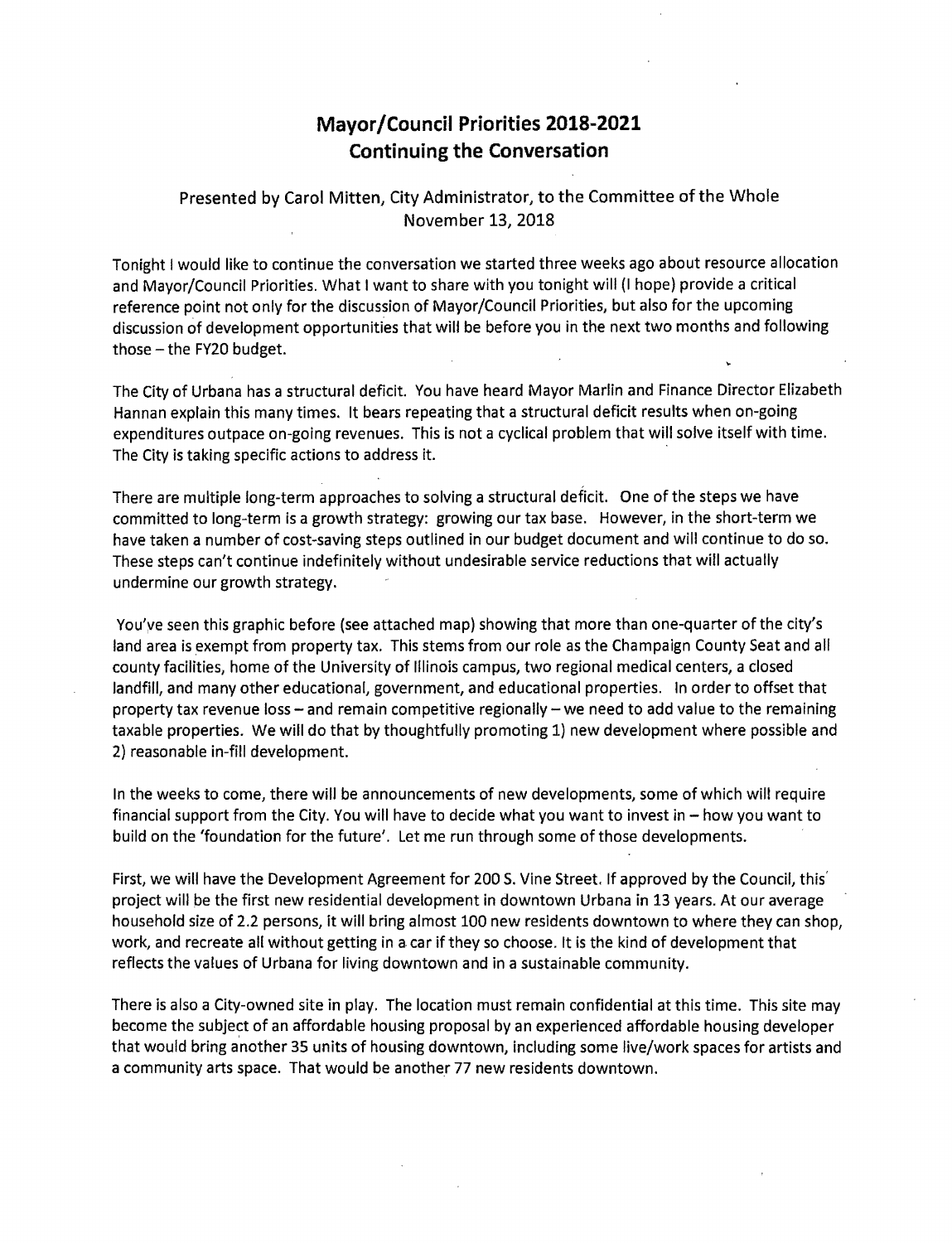There are also a few projects in the works that are notable because they will NOT require investment from the City beyond our standard grant offerings. Last week, you voted to approve the annexation of the land under contract to Trinitas for the Union Gardens development. Through that action and the earlier rezoning, you expanded our overall land area of taxable property by 8 acres, enabled a project that will increase the value of the underlying property significantly, and you set the stage for several hundred new residents (226 units) to complement the existing activity in northwest Urbana and add their buying power to the demand for goods and services in that area.

Last week, you also approved the rezoning of several parcels of land at the corner of University Avenue and Race Street. Although the identity of the eventual user remains confidential, we expect a new retail entity to be located there, which will add to the vitality of downtown and the adjacent park·areas and increase the p'roperty tax base and sales tax receipts.

Finally, several major infrastructure projects will support and enhance these new housing developments as well as commercial activity. These include the reconstruction of Green St. from Lincoln Avenue to Race St. as part of the MCORE project. Green St. will become the main connection between campus and downtown Urbana and deliver people to the doorstep of Lincoln Square. University Avenue will be resurfaced. Many safety upgrades also will be made to this important corridor between Wright St. and Maple St. The new lighting, sidewalks and crosswalks will greatly enhance connectivity between downtown and the rest of the community. We also have received a grant to study the feasibility of extending the Kickapoo Rail Trail from east Urbana through the city to Lincoln Avenue. This trail will increase connectivity, enhance recreational and tourism opportunities, and promote health and wellness.

I highlight these projects (both private and public investments) for a couple of reasons. First, Urbana is becoming an increasingly desirable place to open a business and to live  $-$  but the economics of new development (particularly market-rate residential) are still tenuous. We may need to incentivize some new development, but our constrained resources mean we have to be selective in doing so. (The Landmark Hotel is certainly an example of that.) Second, I think the level of activity downtown is especially promising and provides an important opportunity. Third, a number of these projects are moving forward because they are occurring on city-owned property. Although we are still subject to changes in overall market conditions and competitive forces, eliminating uncertainty and leveraging our assets where we can will help us be more successful. It also helps that moving properties onto the tax rolls in a TIF District can produce increment for reinvestment.

When we discussed council priorities three weeks ago, you seemed interested in taking on one priority .at a time and considering the necessary resource reallocation in order to really move the needle. You asked me for a recommendation of what we should tackle first. When I look at the Mayor/Council Priorities through the lens that I just described - that is, promising growth is taking place (much of it in downtown), some of which is free of incentives, but tax revenues still need to increase before our structural deficit is cured  $-1$  focus on which of the priorities is most likely to advance that growth. For me, there is no question that Priority #1 is the first priority we should take on.

## Priority #1, just to refresh everyone's memory, is:

**With consideration of the downtown as a whole, initiate and plan for transformation of the Lincoln Square site into a destination.** The 2012 Downtown Plan's Vision Statement is as valid today as it was then: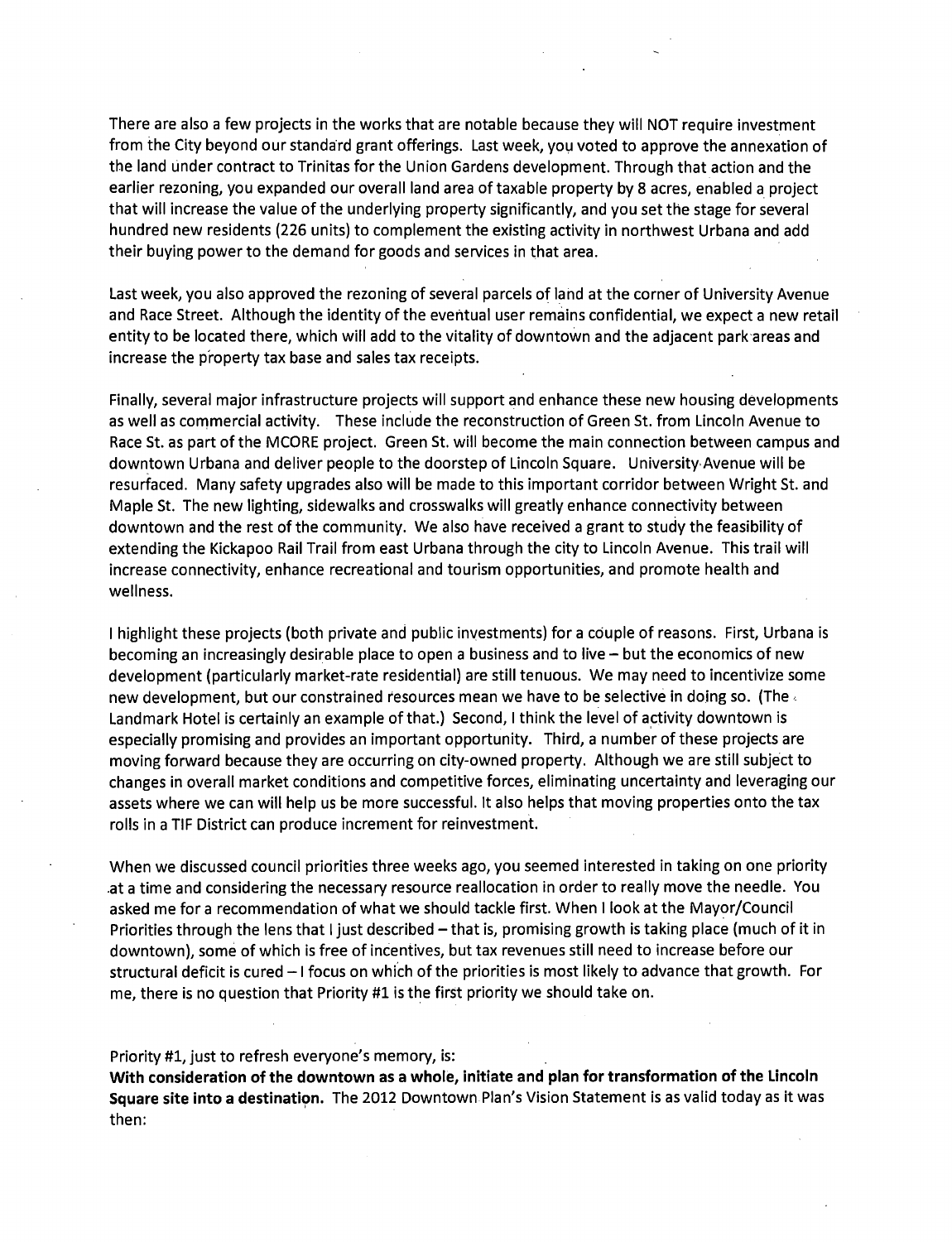*Downtown Urbana is the heart of our city. It is built at a human scale and embraces the historic urban fabric, while also promoting a high quality of compatible new building development in appropriate locations. It is an economically vibrant environment with*  welcoming public spaces and an active arts and culture scene. Downtown is accessible to all *and well connected to surrounding neighborhoods and to the University. The mix of businesses, residences and other attractions in our downtown helps to promote sustainable, healthy lifestyles.* 

The Downtown Plan is a good foundation to build on (allowing for some modifications for six years of intervening reality). The authors of the Plan tried to tie implementation of the Plan to a list of priorities for TIF spending.

. I would argue that the success of that approach was uneven, because the priorities were too numerous and the expectations about revenues too generous. The Plan also left (largely) unanswered a series of questions that are important for us to be able to answer very soon, if not immediately.

Here are some of the key issues that were identified in the Downtown Plan and the questions they raise for me:

- "Downtown needs better interconnectivity" (the Plan specifically addresses connections between the farmer's market and Main Street and between other activity generators - like the Library  $-$  and the rest of downtown)
	- o What is the best location/configuration for the farmer's market?
	- $\circ$  How can dynamic, urban pedestrian connections be built through Lincoln Square Mall?  $\circ$
	- o What is the best location for the future MTD transit facility such that it will benefit residents and business owners in Urbana?
- "A related issue affecting downtown is a lack of critical mass ... [including] lack of housing units within downtown proper"
	- o How can we support greater residential density in Downtown Urbana?
	- o Specifically, which sites are appropriate/targeted for residential development?
	- o When will we have design standards that ensure the pedestrian experience is desirable for street-level retail and uses that activate the public realm?
- "Downtown Urbana also could benefit from more vibrant public spaces"
	- o Again, the location of the farmer's market informs this area of need. Can the farmer's market space be designed to create a flexible public space that can be used any day of the week, any time of day?
	- o Do the investments in various public spaces reflect the strong need to activate those spaces as much as possible? (E.g., access to electricity, parking, restrooms)
	- $\circ$  Again so we have design standards that protect the public realm?

Before I go further, let me repeat Priority #1: With consideration of the downtown as a whole, initiate and plan for transformation of the Lincoln Square site into a destination. The nine block area that comprises the Lincoln Square site is THE single-most impor:tant opportunity we have to 1) address interconnectivity Downtown, 2) develop a critical mass of various land uses, but especially residential, Downtown, and 3) create an iconic new public realm in Downtown Urbana.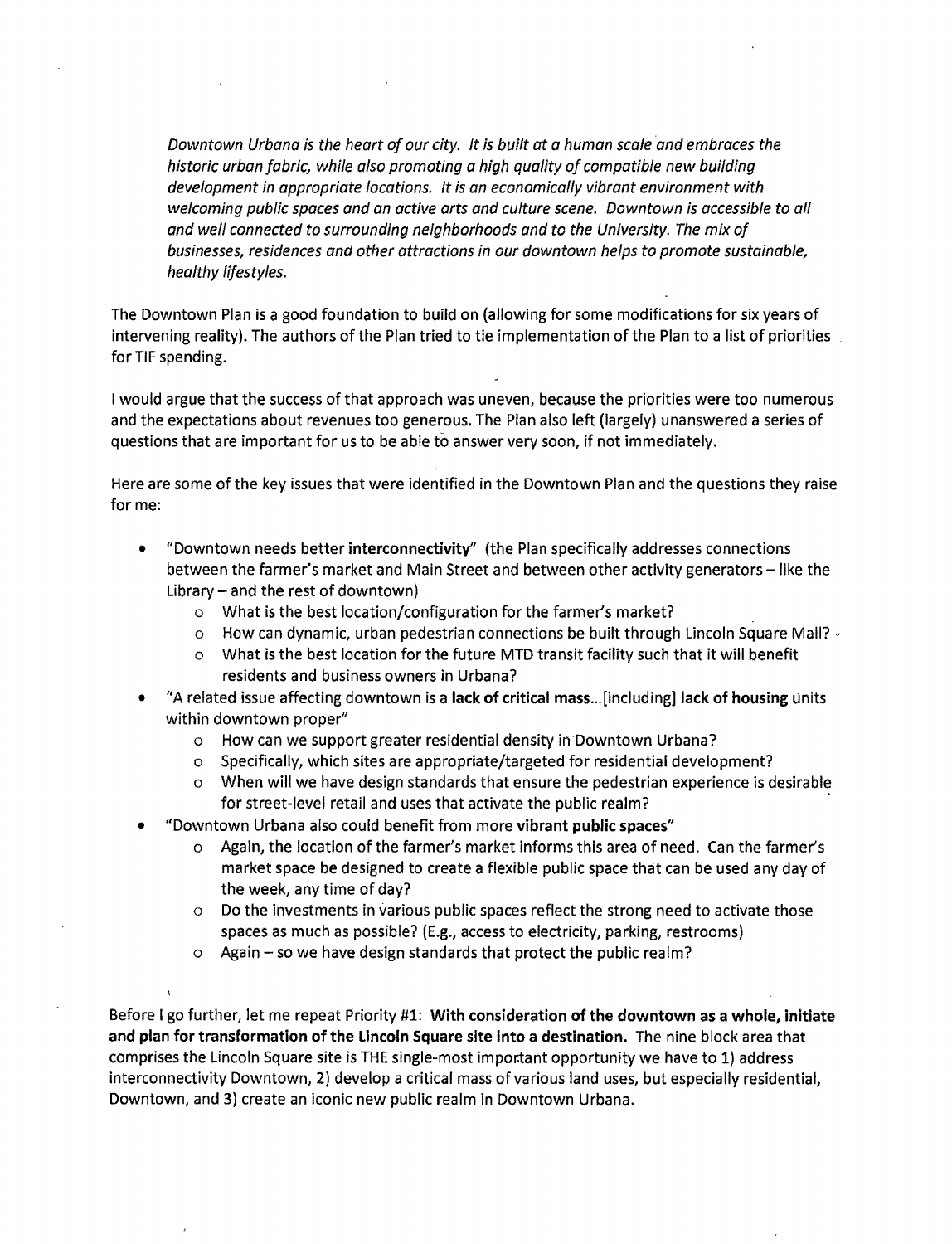So, why should *this* investment be top priority at this time?

- We have the opportunity to build on the "What's in Your Square" visioning process. *(No one is interested in preserving the status quo.)*
- The City of Urbana Facilities Master Planning process will provide critical information regarding City-owned sites in Downtown. *(The Master Plan needs to both inform and respond to on-going planning/economic development activities Downtown.)* ·
- A visioning process is about to begin for the Market at the Square and that process needs to allow for a fulsome exploration of all configurations that could be possible for the Market going forward. *(The outcome of that process will impact Lincoln Square.)*
- A Parking Study was recently completed for Downtown that shows a significant surplus of parking spaces. *(Surface parking Jots should be prime targets for new development.)*
- The parking agreement with the owner of Lincoln Square Mall for the City-owned lots south of the Mall expire in 2034. *(Fifteen years is not too soon to begin planning for the changes possible once that agreement expires.)*
- The MTD is very keen to identify an option for their downtown Urbana transit facility. *(We have*  to plan for the most appropriate site or they may acquire a parcel of land and move forward *based on current* - *rather than future-oriented- planning.)*
- We have to focus our future TIF expenditures directly (albeit not exclusively) on building EAV. *(Our budget situation demands that we place more explicit emphasis on getting tangible financial results.)*
- Champaign County appears to be moving toward re-locating all downtown jail services and administrative offices to the facility in east Urbana, thus freeing the county-owned site on Main St. (The potential for this site has not been specifically considered in *previous planning efforts.*)

What I would like your support to do is: 1) make Priority #1 the first priority you want to address in a non-routine way and 2) seriously entertain a proposal to be developed by staff to leverage all the efforts I just enumerated by reallocating resources to move the needle on this critical and timely opportunity.